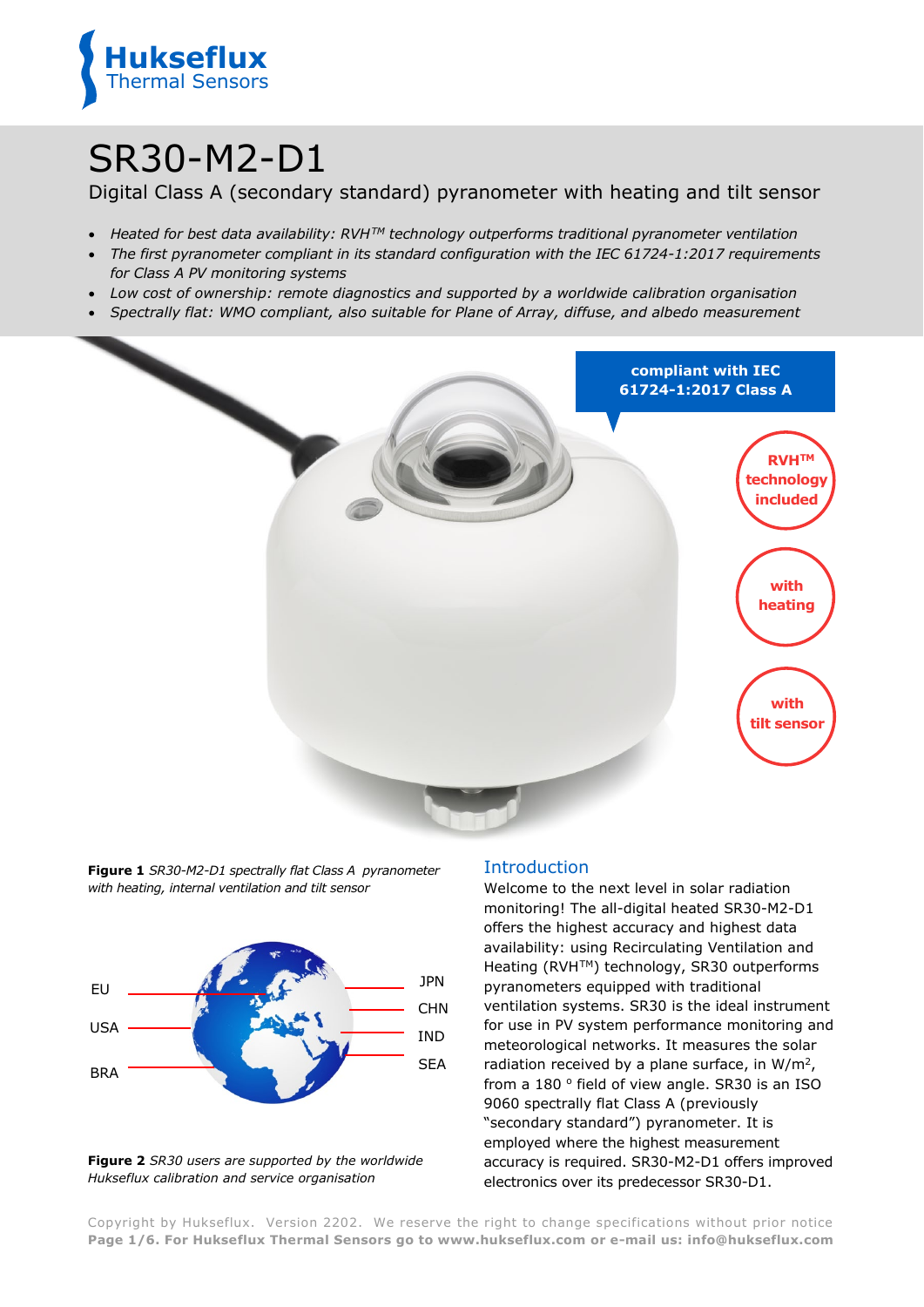

SR30-M2-D1 offers several advantages over competing pyranometers:

# Spectrally flat as required for meteorology and PV monitoring

The new ISO 9060:2018 version defines pyranometer classes A, B and C. The standard also adds a new subclass, called "spectrally flat". The vast majority of users needs to use instruments of the spectrally flat subclass; only spectrally flat instruments measure with high accuracy, also when a cloud obscures the sun, or when the irradiance includes reflected radiation. These situations occur for example when you measure Global Horizontal irradiance (GHI) under partly or fully cloudy skies, when you measure Plane of Array (POA), albedo or net-radiation. Normal instruments, just of class A, B or C, and not spectrally flat, only measure accurately under clear sunny skies. Using "spectrally flat" instruments is essential because this ensures:

- you can measure accurately not only horizontally under clear-blue-sky but also general GHI, POA, albedo and net radiation
- you comply with WMO requirements
- you can use the normal standardised ISO and WMO calibration procedures
- you can also measure separately the diffuse component only (creating a diffusometer) with a shadow ring or shading ball, using the same instrument model
- you can perform uncertainty evaluations with negligible (zero) spectral errors

# Heated for high data availability, featuring RVH™ technology

High data availability is attained by heating of the outer dome using ventilation between the inner and outer dome. This space forms a closed circuit together with the instrument body; ventilated air is not in contact with ambient air. RVH $TM -$ Recirculating Ventilation and Heating technology, developed by Hukseflux, suppresses dew and frost deposition and is as effective as traditional ventilation systems, without the maintenance hassle and large footprint.

- low power consumption: SR30-M2-D1 requires less than 3 W, compared to 10 W for traditional ventilation systems
- low maintenance: SR30-M2-D1 does not require filter cleaning



**Figure 3** *Heated to counter frost and dew deposition: clear difference between a non-heated pyranometer (back) and SR30 with RVHTM technology (front)*

RVHTM uses SR30's built-in heater and ventilator. The dome of SR30 pyranometer is heated by ventilating the area between the inner and outer dome. RVH™ is much more efficient than traditional ventilation, where most of the heat is carried away with the ventilation air. Recirculating ventilation is as effective in suppressing dew and frost deposition at less than 3 W as traditional ventilation is at 10 W. RVH™ technology keeps domes and sensor in perfect thermal equilibrium, which also leads to a reduction of zero offsets.



**Figure 4** *Heating, how it's done: recirculating ventilation and heating between the inner- and outer dome forming a closed circuit with the body is much more power efficient than traditional ventilation systems*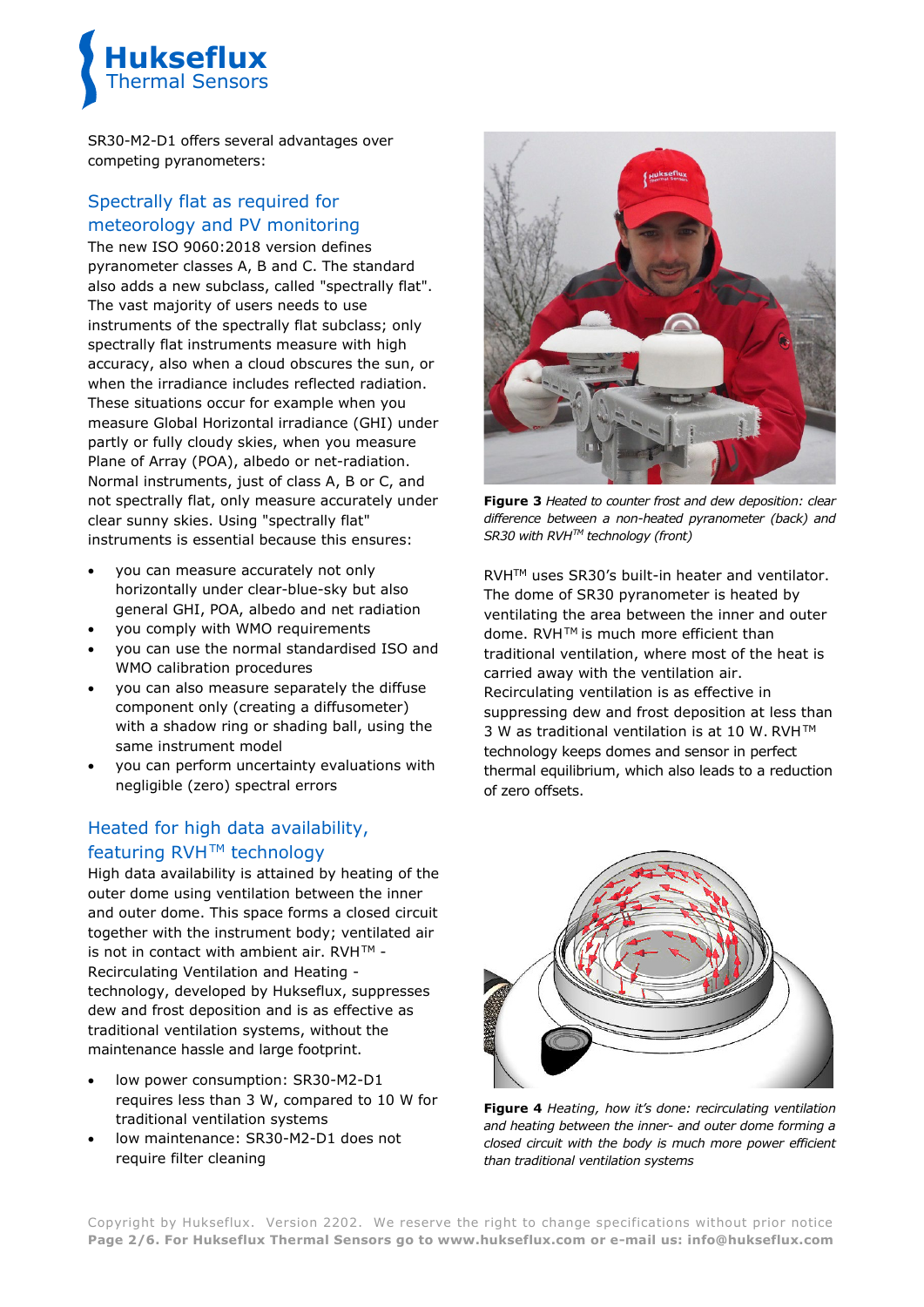



**Figure 5** *SR30-M2-D1 includes a digital tilt angle measurement, very practical for remote checks of instrument orientation. The image shows two SR30's in PV system monitoring, one measuring in Plane of Array (POA).*

#### Tilt angle measurement included

SR30 includes a tilt sensor. This is very practical for remote checks of instrument condition or to monitor PV systems with solar trackers. The sensor measures with high accuracy, within 1°, and is tested and temperature compensated between -30 and  $+$  50  $^{\circ}$ C.

# Compliant with IEC 61724-1:2017, Class A and B

Only SR30 offers both, without the need for additional accessories. Most competing pyranometers do not even comply with Class B, which requires heating.

#### Environmental impact

We analysed the environmental impact of SR30 by comparison to its closest competitors; externally ventilated pyranometers such as SR20 + VU01. SR30's impact is significantly lower due to:

- lower power consumption during use
- lower transport volume

Take a look at [our analysis.](https://www.hukseflux.com/applications/solar-energy-pv-system-performance-monitoring/environmental-impact-of-sr30-compared)

#### Low cost of ownership

SR30-M2-D1 is an affordable spectrally flat Class A instrument and is designed for low cost of ownership, which is mainly determined by costs of installation, on-site inspections, servicing and

#### calibration:

- low demand on infrastructure: SR30's RVH™ requires less than 3 W power, compared to 10 W for traditional ventilation systems
- reduction of unnecessary on-site inspection by remote diagnostics
- designed for efficient servicing; easy local diagnostics.
- supported by an efficient calibration and maintenance organisation. Hukseflux offers local support in the main global economies: USA, EU, China, India, Japan and Brazil. Recalibration is recommended every 2 years, which is good practice in the industry.

#### Remote sensor diagnostics

Besides solar radiation, SR30 outputs sensor diagnostics, including:

- tilt angle
- internal ventilator speed (RPM)
- internal humidity
- heater current

Remote diagnostics permits real-time status monitoring, reducing the need for (un)scheduled field inspections.

#### Liabilities covered: test certificates

As required by ISO 9060 for Class A classification, each SR30 is supplied with test results:

- sensitivity
- directional response
- temperature response
- tilt angle measurement

# Diffuse radiation measurement

With its outstanding zero offset and spectrally flat specifications, SR30 is also the instrument of choice for high-accuracy diffuse radiation measurement.

#### Operation in low power mode

Heater and ventilation may be remotely switched on and off; operation at  $< 0.1$  W is possible by switching both the internal ventilator and heater off. Although zero offset will then increase slightly, overall performance will still comply with the Class A classification.

#### Suggested use

- PV system performance monitoring
- scientific meteorological observations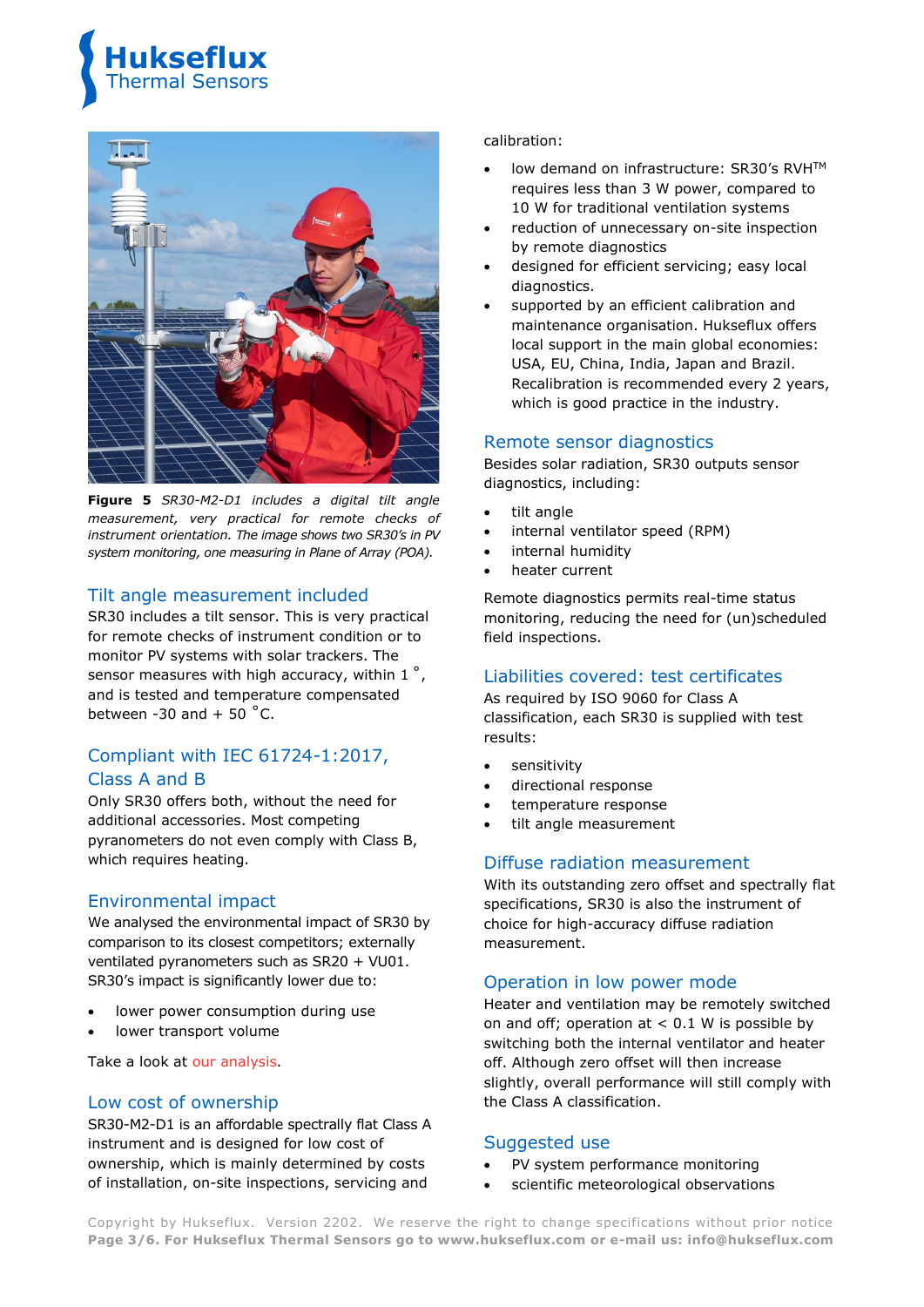

## SR30 design

SR30 pyranometer employs a state-of-the-art thermopile sensor with black coated surface, two domes and an anodised aluminium body. It offers a digital output via Modbus RTU over 2-wire RS-485. The pyranometer dome is heated by ventilating the area between the inner and outer dome using RVH™ - Recirculating Ventilation and Heating - technology.



**Figure 6** *overview of SR30: (1) cable, (2) connector, (3) sun screen, (4) bubble level, (5) bubble level window, (6) outer dome, (7) inner dome, (8) thermal sensor with black coating, (9) internal ventilation vents, (10) quick release system of sun screen, (11) instrument body, (12) levelling feet, (13) optional spring-loaded levelling mount, (14) optional tube mount, (15) screws included with tube mount*

## Improved electronics

SR30-M2-D1 offers improved electronics design over its predecessor SR30-D1.

## New Hukseflux Sensor Manager software

For communication between a PC and SR30, new Sensor Manager software can be downloaded. It (version v2021 or higher) allows the user to plot and export data, and change the SR30-M2-D1 Modbus address and communication settings. Also, the digital outputs may be viewed for sensor diagnostics.

|                                      | SR30-M2-D1 specifications                             |                                          |  |
|--------------------------------------|-------------------------------------------------------|------------------------------------------|--|
|                                      | Measurand                                             | hemispherical solar<br>radiation         |  |
|                                      | ISO classification                                    |                                          |  |
|                                      | ISO 9060:2018                                         | spectrally flat Class A<br>pyranometer   |  |
|                                      | ISO 9060:1990                                         | secondary standard                       |  |
|                                      |                                                       | pyranometer                              |  |
|                                      | WMO performance level                                 | high quality pyranometer                 |  |
|                                      | IEC 61724-1 compliance                                | meets Class A and B                      |  |
|                                      |                                                       | PV monitoring system                     |  |
|                                      |                                                       | requirements                             |  |
|                                      | Calibration uncertainty                               | $< 1.2 % (k = 2)$                        |  |
|                                      | Measurand                                             | sensor tilt angle                        |  |
|                                      | Tilt measurement uncertainty                          | $\pm$ 1 ° (0 to 90 ° tilt, -30 to        |  |
|                                      |                                                       | $+ 50 °C)$                               |  |
|                                      | Heating                                               | included                                 |  |
|                                      | Ventilation                                           | included                                 |  |
|                                      | Technology employed                                   | Recirculating Ventilation                |  |
|                                      |                                                       | and Heating (RVH™)                       |  |
|                                      | Standard operating mode                               | heated and ventilated<br>< 3 W at 12 VDC |  |
|                                      | Power consumption<br>Zero offset a                    | < 2 W/m <sup>2</sup>                     |  |
|                                      | Calibration traceability                              | to WRR                                   |  |
|                                      | <b>Calibration registers</b>                          | accessible to users                      |  |
|                                      | Calibration certificate                               | included, content limited                |  |
|                                      |                                                       | according to ISO/IEC                     |  |
|                                      |                                                       | 17025-7.8.1.3.                           |  |
|                                      | Spectral range                                        | 285 to 3000 x 10 <sup>-9</sup> m         |  |
|                                      | Rated operating temperature                           | -40 to $+80$ °C                          |  |
|                                      | range                                                 |                                          |  |
|                                      | Temperature response                                  | $<$ ± 0.4 % (-30 to +50 °C)              |  |
|                                      | Temperature response test                             | report included                          |  |
|                                      | of individual instrument                              |                                          |  |
|                                      | Directional response test<br>of individual instrument | report included to 95 °                  |  |
|                                      | Tilt sensor test                                      | report included (0 to 90 °               |  |
|                                      | of individual instrument                              | tilt, -30 to + 50 °C)                    |  |
|                                      | Standard cable length                                 | 5 m (see options)                        |  |
|                                      | Rated operating voltage                               | 8 to 30 VDC                              |  |
|                                      | range                                                 |                                          |  |
| Optional operation in low power mode |                                                       |                                          |  |
|                                      | Operating condition                                   | heater and ventilator [OFF]              |  |
|                                      | Zero offset a                                         | 5 W/m <sup>2</sup> (unventilated)        |  |
|                                      | Power consumption                                     | $< 0.1$ W at 12 VDC                      |  |
|                                      |                                                       |                                          |  |
|                                      | Digital communication                                 |                                          |  |
|                                      | Digital output                                        | - irradiance in $W/m^2$                  |  |
|                                      |                                                       | . instrument hody temne.                 |  |

| - instrument body tempe-<br>rature in $^{\circ}$ C<br>- tilt angle in $\circ$<br>- internal humidity in % |
|-----------------------------------------------------------------------------------------------------------|
| - ventilator speed in RPM<br>Modbus                                                                       |
| RTU                                                                                                       |
| 2-wire (half duplex)<br><b>RS-485</b>                                                                     |
|                                                                                                           |

Copyright by Hukseflux. Version 2202. We reserve the right to change specifications without prior notice **Page 4/6. For Hukseflux Thermal Sensors go to [www.hukseflux.com](http://www.hukseflux.com/) or e-mail us: [info@hukseflux.com](mailto:info@hukseflux.com?subject=brochure)**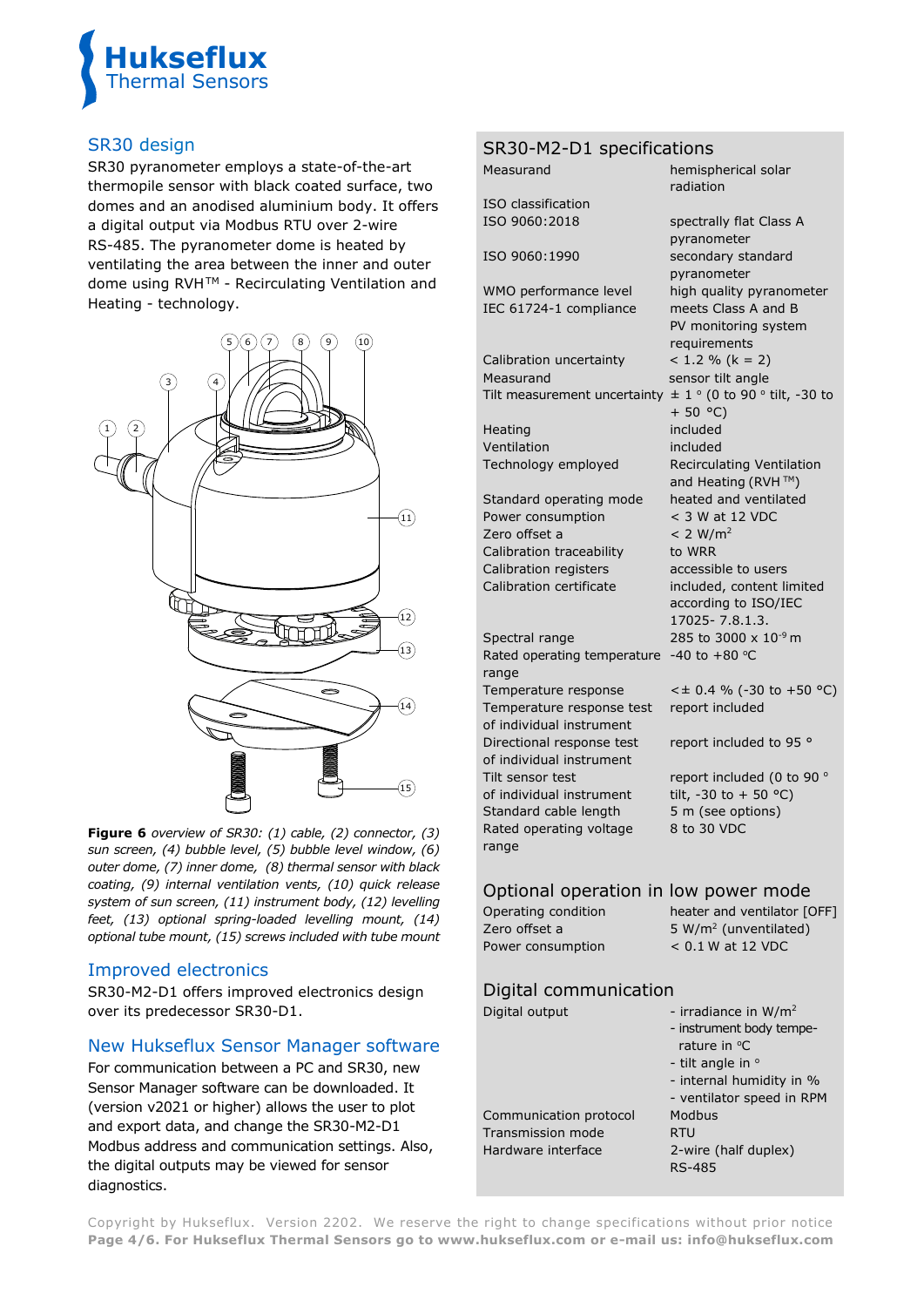



**Figure 7** *improved Sensor Manager software allows the user to change the Modbus address and communication settings*

#### **Options**

- spring-loaded levelling; a practical mount for easy mounting, levelling and instrument exchange on flat surfaces
- tube levelling mount with set of bolts
- longer cable; 10 and 20 metres
- calibration certificate including name and contact information of the customer

## Levelling mounts

There are several mounting options available for SR30. They allow for simplified mounting, levelling and instrument exchange on a flat surface or a tube.







**Figure 9** *PMF01 pyranometer mounting fixture can be used for easy installation of a pyranometer, in this case SR30, in Plane of Array for PV system performance monitoring and meteorological applications*

#### See also

- [SRA30 albedometer](https://www.hukseflux.com/products/solar-radiation-sensors/albedometers/sra30-d1-albedometer) consisting of two SR30's
- [SR05,](http://www.hukseflux.com/product/sr05-pyranometer) an economical solution often used for monitoring small scale PV systems
- PMF [series](https://www.hukseflux.com/products/solar-radiation-sensors/pyranometers/pmf02-mounting-fixture) mounting fixtures
- consult our [pyranometer selection guide](https://www.hukseflux.com/applications/meteorology-surface-energy-flux-measurement/pyranometer-selection-guide-how-to-choose)
- introduction of SR30 on [our YouTube channel](https://www.youtube.com/user/Hukseflux)
- [environmental impact analysis](https://www.hukseflux.com/applications/solar-energy-pv-system-performance-monitoring/environmental-impact-of-sr30-compared) of SR30
- why [ventilate and heat pyranometers](https://www.hukseflux.com/applications/solar-energy-pv-system-performance-monitoring/why-heat-pyranometers)
- view our complete [range of solar sensors](http://www.hukseflux.com/product_group/pyranometer)

#### About Hukseflux

Hukseflux Thermal Sensors makes sensors and measuring systems. Our aim is to let our customers work with the best possible data. Many of our products are used in support of energy transition and efficient use of energy. We also provide services: calibration and material characterisation. Our main area of expertise is measurement of heat transfer and thermal quantities such as solar radiation, heat flux and thermal conductivity. Hukseflux is ISO 9001 certified. Hukseflux products and services are offered worldwide via our office in Delft, the Netherlands and local distributors.

> Are you interested in this product? E-mail us at: [info@hukseflux.com](mailto:info@hukseflux.com?subject=brochure)

Copyright by Hukseflux. Version 2202. We reserve the right to change specifications without prior notice **Page 5/6. For Hukseflux Thermal Sensors go to [www.hukseflux.com](http://www.hukseflux.com/) or e-mail us: [info@hukseflux.com](mailto:info@hukseflux.com?subject=brochure)**